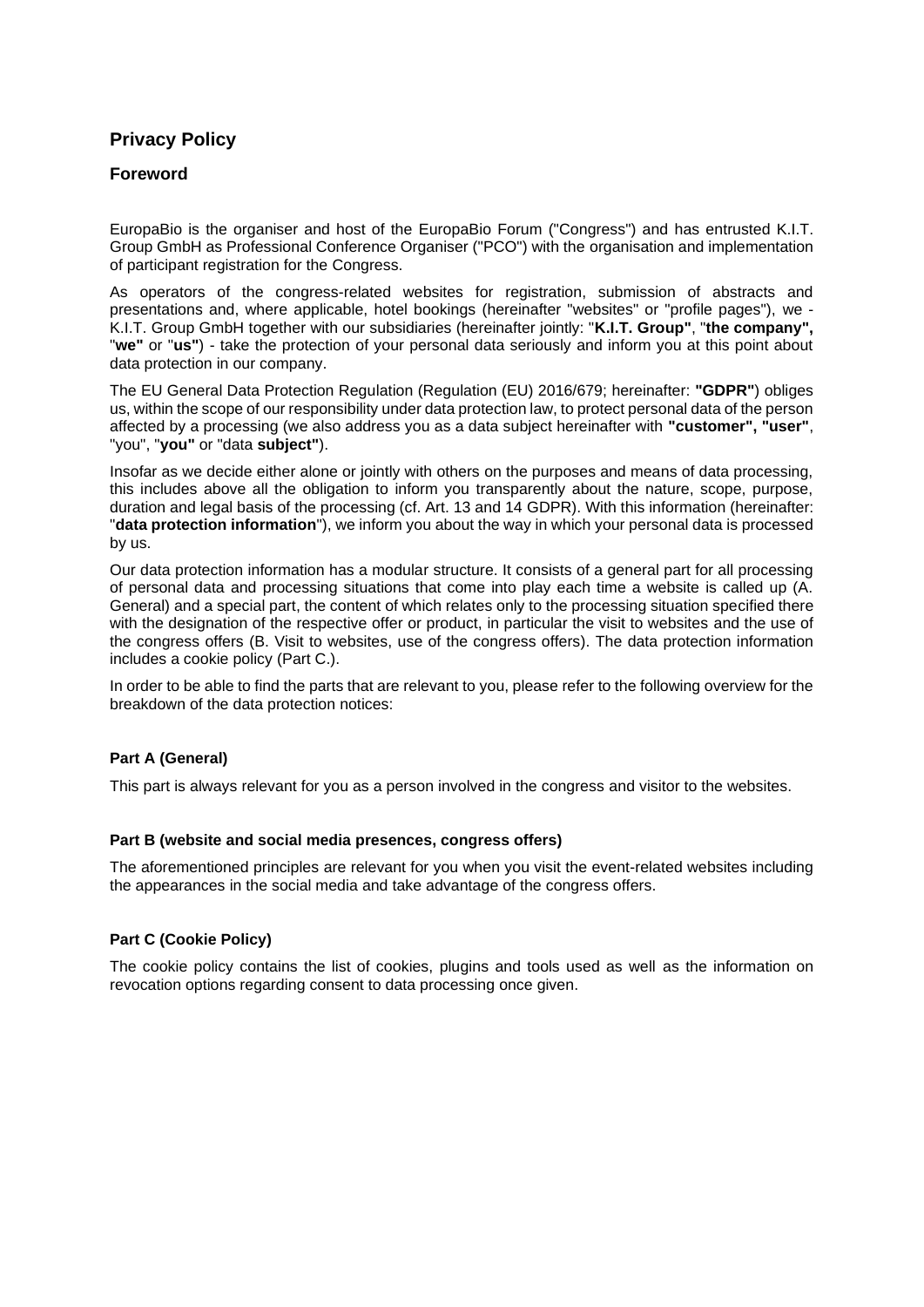# **A. General**

## **(1) Definitions**

Following the example of Art. 4 of the GDPR, these data protection notices are based on the following definitions:

- "Personal data" (Art. 4 No. 1 GDPR) means any information relating to an identified or identifiable natural person ("data subject"). A person is identifiable if he or she can be identified, directly or indirectly, in particular by reference to an identifier such as a name, an identification number, an online identifier, location data or by means of information relating to his or her physical, physiological, genetic, mental, economic, cultural or social identity characteristics. The identifiability can also be given by means of a linkage of such information or other additional knowledge. The origin, form or embodiment of the information is irrelevant (photographs, video or audio recordings may also contain personal data).
- "Processing" (Art. 4 No. 2 GDPR) means any operation which involves the handling of personal data, whether or not by automated (i.e. technology-based) means. This includes, in particular, the collection (i.e. obtaining), recording, organisation, arrangement, storage, adaptation or alteration, retrieval, consultation, use, disclosure by transmission, dissemination or otherwise making available, alignment, combination, restriction, erasure or destruction of personal data, as well as the alteration of a purpose or intended purpose on which a data processing was originally based.
- "Controller" (Art. 4 No. 7 GDPR) means the natural or legal person, public authority, agency or other body which alone or jointly with others determines the purposes and means of the processing of personal data.
- "Third party" (Art. 4 No. 10 GDPR) means any natural or legal person, public authority, agency or other body other than the data subject, the controller, the processor and the persons who are authorised to process the personal data under the direct responsibility of the controller or processor; this also includes other group-affiliated legal entities.
- "Processor" (Art. 4 No. 8 GDPR) is a natural or legal person, authority, institution or other body that processes personal data on behalf of the controller, in particular in accordance with the controller's instructions (e.g. IT service provider). In the sense of data protection law, a processor is in particular not a third party.
- "Consent" (Art. 4 No. 11 GDPR) of the data subject means any freely given specific, informed and unambiguous indication of his or her wishes in the form of a statement or other unambiguous affirmative act by which the data subject signifies his or her agreement to the processing of personal data relating to him or her.

### **(2) the name and address of the controller**

We are the responsible party for the processing of your personal data on this website and its subpages within the meaning of Art. 4 No. 7 GDPR:

K.I.T. Group GmbH Kurfürstendamm 71 10709 Berlin Germany Tel.: +49 30 24603 0 Fax.: +49 30 24603 200 [info@kit-group.org](mailto:info@kit-group.org)

For further information on our company, please refer to the imprint details on our website [https://www.kit-group.org/de/legal-notice/.](https://www.kit-group.org/de/legal-notice/)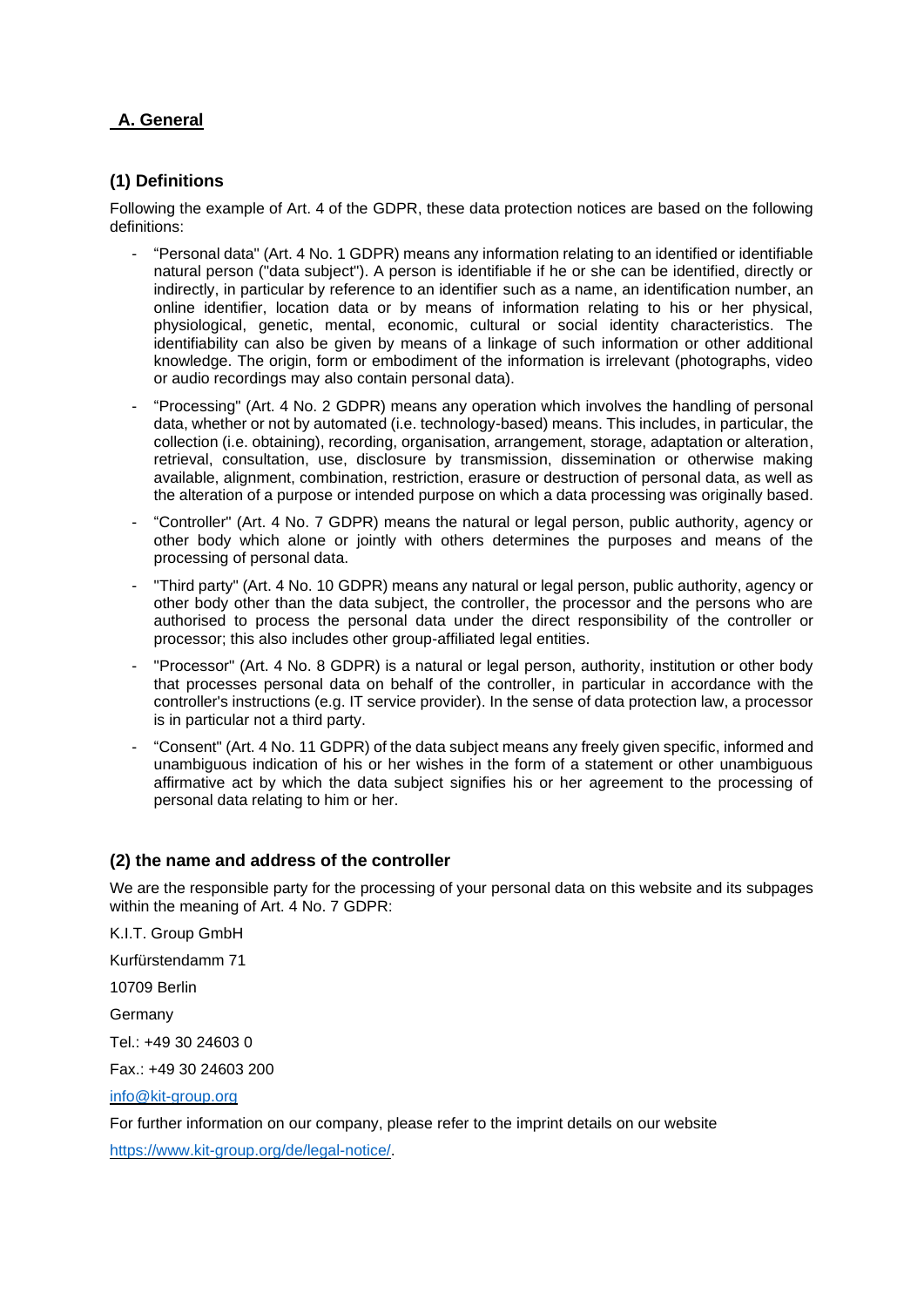# **(3) Contact details of the data protection officer**

The company data protection officer is available at all times to answer any questions you may have and to act as your contact person on the subject of data protection at our company. The contact details are:

Data Protection Officer (Group DPO) Messe Berlin GmbH Messedamm 22 14055 Berlin, Germany Tel.: +49 30 3038 2889 [datenschutz@messe-berlin.de](mailto:datenschutz@messe-berlin.de)

You can also contact the Data Protection Officer via our K.I.T. Group Data Protection Coordinator by telephone on +49 30 24603 346 or at [security@kit-group.org.](mailto:security@kit-group.org)

# **(4) Legal basis for data processing**

In principle, any processing of personal data is prohibited by law and only permitted if the data processing falls under one of the following justifications:

- Art. 6 (1) lit. a GDPR ("consent"): If the data subject has voluntarily, in an informed manner and unambiguously indicated by a statement or other unambiguous affirmative action that he or she consents to the processing of personal data relating to him or her for one or more specific purposes;
- Art. 6 (1) lit. b GDPR: If the processing is necessary for the performance of a contract to which the data subject is party or for the implementation of pre-contractual measures taken at the request of the data subject;
- Art. 6 (1) 1 lit. c GDPR: If processing is necessary for compliance with a legal obligation to which the controller is subject (e.g. a legal obligation to keep records);
- Art. 6 (1) 1 lit. d GDPR: If the processing is necessary to protect the vital interests of the data subject or another natural person;
- Art. 6 (1) 1 lit. e GDPR: Where processing is necessary for the performance of a task carried out in the public interest or in the exercise of official authority vested in the controller, or
- Art. 6 (1) 1 lit. f GDPR ("Legitimate Interests"): If the processing is necessary to safeguard legitimate (in particular legal or economic) interests of the controller or a third party, unless the conflicting interests or rights of the data subject prevail (in particular if the data subject is a minor).

For the processing operations carried out by us, we indicate below the applicable legal basis in each case. A processing operation may also be based on several legal bases.

# **(5) Data deletion and storage period**

For the processing operations carried out by us, we indicate below in each case how long the data will be stored by us and when it will be deleted or blocked. Unless an explicit storage period is specified below, your personal data will be deleted or blocked as soon as the purpose or legal basis for the storage no longer applies. Your data will only be stored on our servers in Germany, subject to any transfer in accordance with the provisions in A.(7) and A.(8).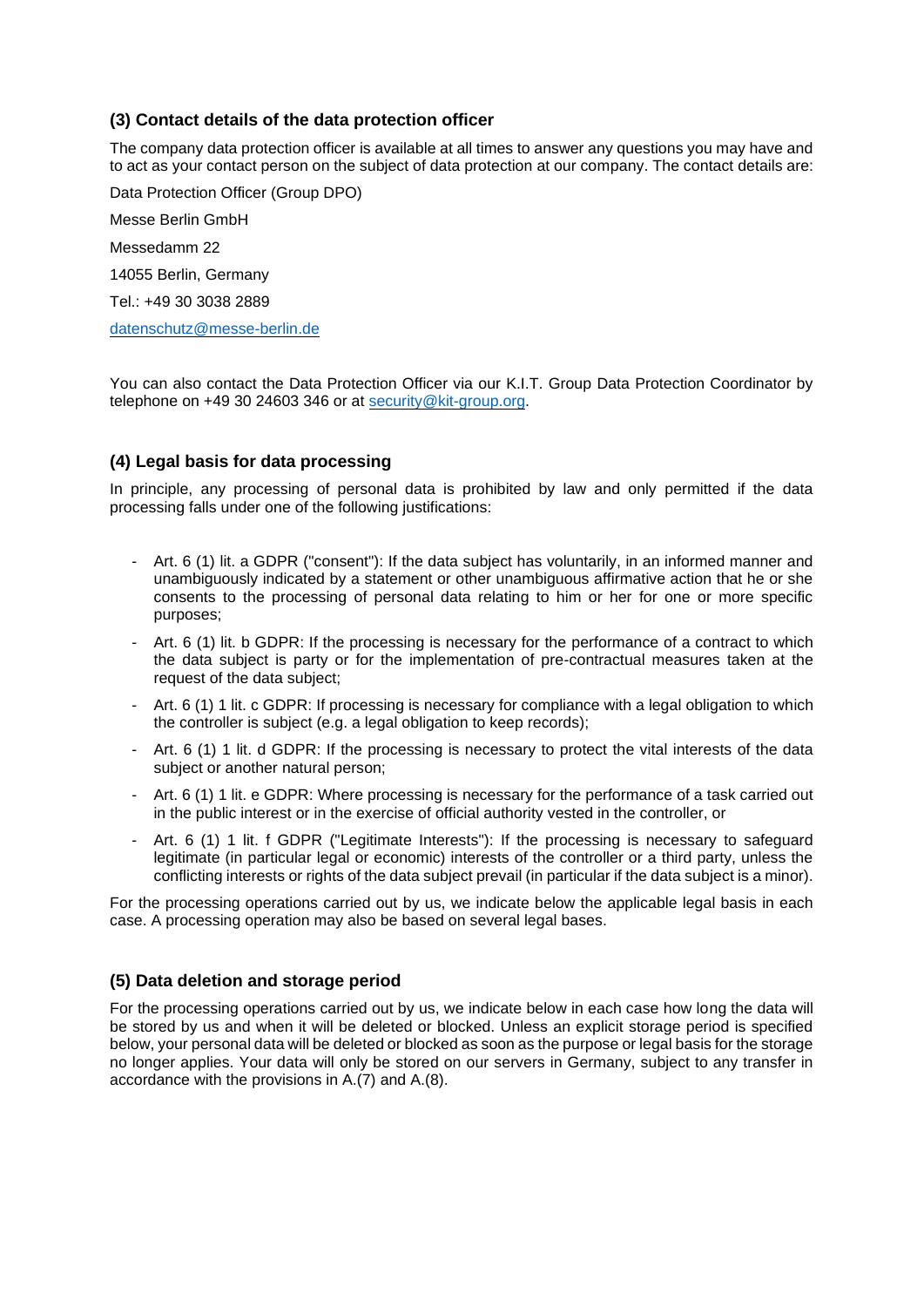However, storage may take place beyond the specified time in the event of a (threatened) legal dispute with you or other legal proceedings or if storage is provided for by statutory regulations to which we are subject as the responsible party (e.g. § 257 HGB, § 147 AO). If the storage period prescribed by the legal regulations expires, the personal data will be blocked or deleted unless further storage by us is necessary and there is a legal basis for this.

## **(6) Data security**

We use appropriate technical and organisational security measures to protect your data against accidental or intentional manipulation, partial or complete loss, destruction or against unauthorised access by third parties (e.g. TLS encryption for our website), taking into account the state of the art, the implementation costs and the nature, scope, context and purpose of the processing as well as the existing risks of a data breach (including its probability and impact) for the data subject. Our security measures are continuously improved in line with technological developments.

We will be happy to provide you with more detailed information on request. Please contact our data protection officer (see A.(3)).

# **(7) Cooperation with processors**

As with any larger company, we also use external domestic and foreign service providers (e.g. for IT, logistics, telecommunications, accommodation, sales and marketing) to process our business transactions. These service providers only act on our instructions and are contractually obliged to comply with data protection regulations in accordance with Article 28 of the Data Protection Regulation or - if applicable - on the basis of standard contractual clauses.

If personal data of yours is passed on by us to our subsidiaries or is passed on to us by our subsidiaries (e.g. for advertising purposes), this is done on the basis of existing order processing relationships or joint responsibilities. You can find an overview of our subsidiaries at https://www.kitgroup.org/de/offices/.

### **(8) Conditions for the transfer of personal data to third countries**

In the course of our business relationships, your personal data may be passed on or disclosed to third party companies. These may also be located outside the European Economic Area (EEA), i.e. in third countries. Such processing takes place exclusively for the fulfilment of contractual and business obligations and to maintain your business relationship with us. We will inform you about the respective details of the transfer in the following at the relevant points.

Some third countries are certified by the European Commission as having a level of data protection comparable to the EEA standard through so-called adequacy decisions (a list of these countries and a copy of the adequacy decisions can be found here: [http://ec.europa.eu/justice/data](http://ec.europa.eu/justice/data-protection/international-transfers/adequacy/index_en.html)[protection/international-transfers/adequacy/index\\_en.html\)](http://ec.europa.eu/justice/data-protection/international-transfers/adequacy/index_en.html). However, in other third countries to which personal data may be transferred, there may not be a consistently high level of data protection due to a lack of legal provisions. If this is the case, we ensure that data protection is sufficiently guaranteed. This is possible through binding company regulations, standard contractual clauses of the European Commission for the protection of personal data, certificates or recognised codes of conduct. Please contact our data protection officer (see under A.(3)) if you would like more information on this.

### **(9) No automated decision making (including profiling)**

We do not intend to use any personal data collected from you for any automated decision-making process (including profiling).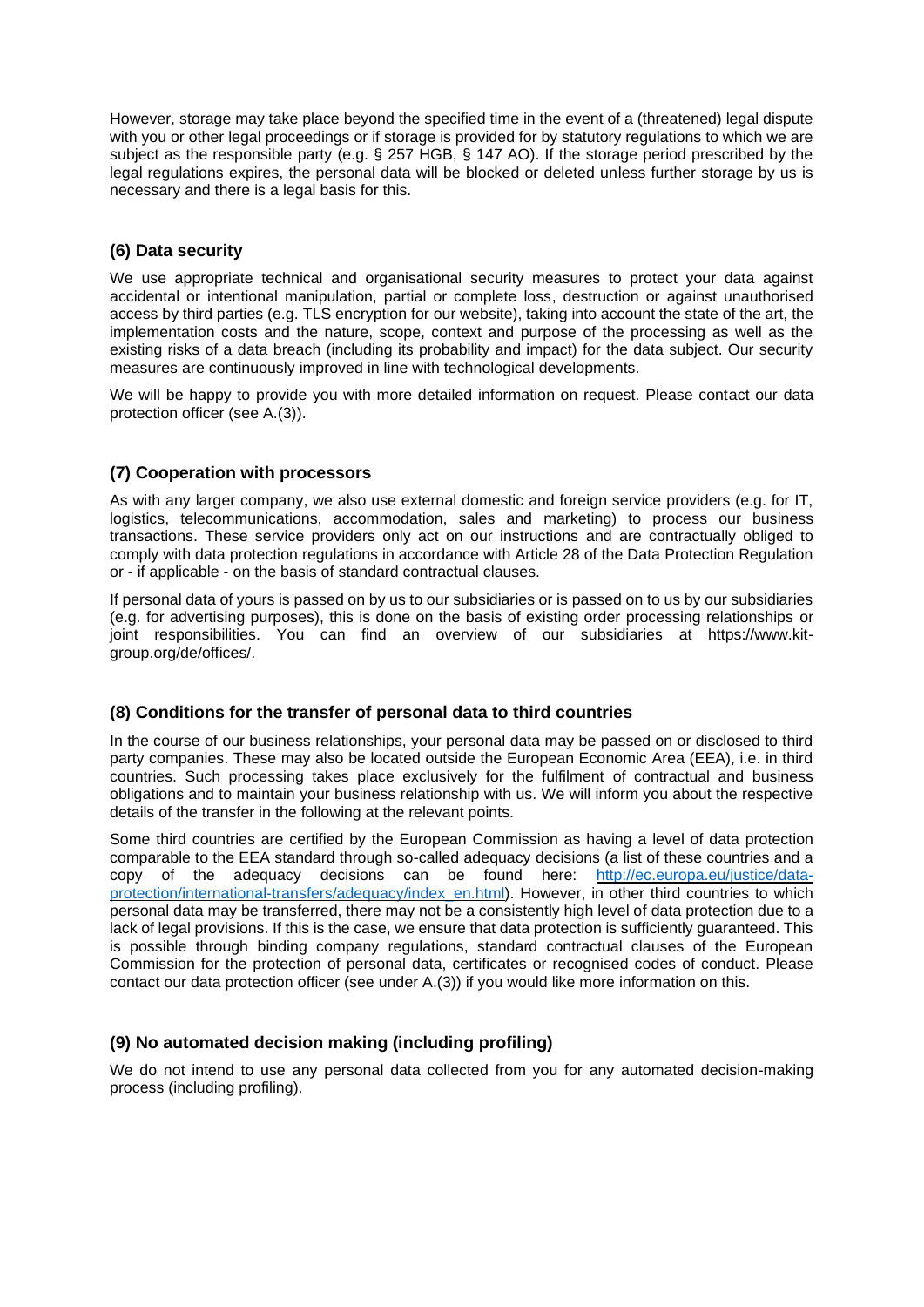## **(10) No obligation to provide personal data**

We do not make the conclusion of contracts with us dependent on you providing us with personal data in advance. As a customer, you are under no legal or contractual obligation to provide us with your personal data; however, we may only be able to provide certain services to a limited extent or not at all if you do not provide the necessary data. If this should exceptionally be the case in the context of the products we offer presented below, you will be informed of this separately.

## **(11) Legal obligation to transmit certain data**

We may be subject to a specific legal or statutory obligation to provide the lawfully processed personal data to third parties, in particular public bodies (Art. 6 (1) lit. c GDPR).

## **(12) Your rights**

You can assert your rights as a data subject regarding your processed personal data at any time by contacting us using the contact details provided at the beginning of A.(2). As a data subject, you have the right

- In accordance with Art. 15 GDPR, you may request information about your data processed by us. In particular, you can request information about the processing purposes, the category of data, the categories of recipients to whom your data has been or will be disclosed, the planned storage period, the existence of a right to rectification, erasure, restriction of processing or objection, the existence of a right of complaint, the origin of your data if it has not been collected by us, as well as the existence of automated decision-making including profiling and, if applicable, meaningful information about its details;
- In accordance with Art. 16 GDPR, you have the right to demand the correction of incorrect data or the completion of your data stored by us without delay;
- In accordance with Art. 17 GDPR, you may request the deletion of your data stored by us, unless the processing is necessary for the exercise of the right to freedom of expression and information, for compliance with a legal obligation, for reasons of public interest or for the assertion, exercise or defence of legal claims;
- In accordance with Art. 18 GDPR, you have the right to demand the restriction of the processing of your data, insofar as the accuracy of the data is disputed by you or the processing is unlawful;
- In accordance with Art. 20 GDPR, you have the right to receive the data you have provided us with in a structured, common and machine-readable format or to request that it be transferred to another controller ("data portability");
- **You have the right to object to processing in accordance with Art. 21 GDPR if the processing is based on Art. 6 (1) lit. e or lit. f GDPR. This is particularly the case if the processing is not necessary for the performance of a contract with you. Unless it is an objection to direct marketing, when exercising such an objection, we ask you to explain the reasons why we should not process your data as we have done. In the event of your justified objection, we will review the merits of the case and either cease or adapt the data processing or show you our compelling legitimate grounds on the basis of which we will continue the processing;**
- Pursuant to Art. 7 (3) of the GDPR, you may revoke your consent i.e. your voluntary, informed and unambiguous intention to consent to the processing of the personal data in question for one or more specific purposes by means of a declaration or other unambiguous affirmative action given once (also before the GDPR applies, i.e. before 25.5.2018) at any time vis-à-vis us, if you have given such consent. This has the consequence that we may no longer continue the data processing based on this consent for the future and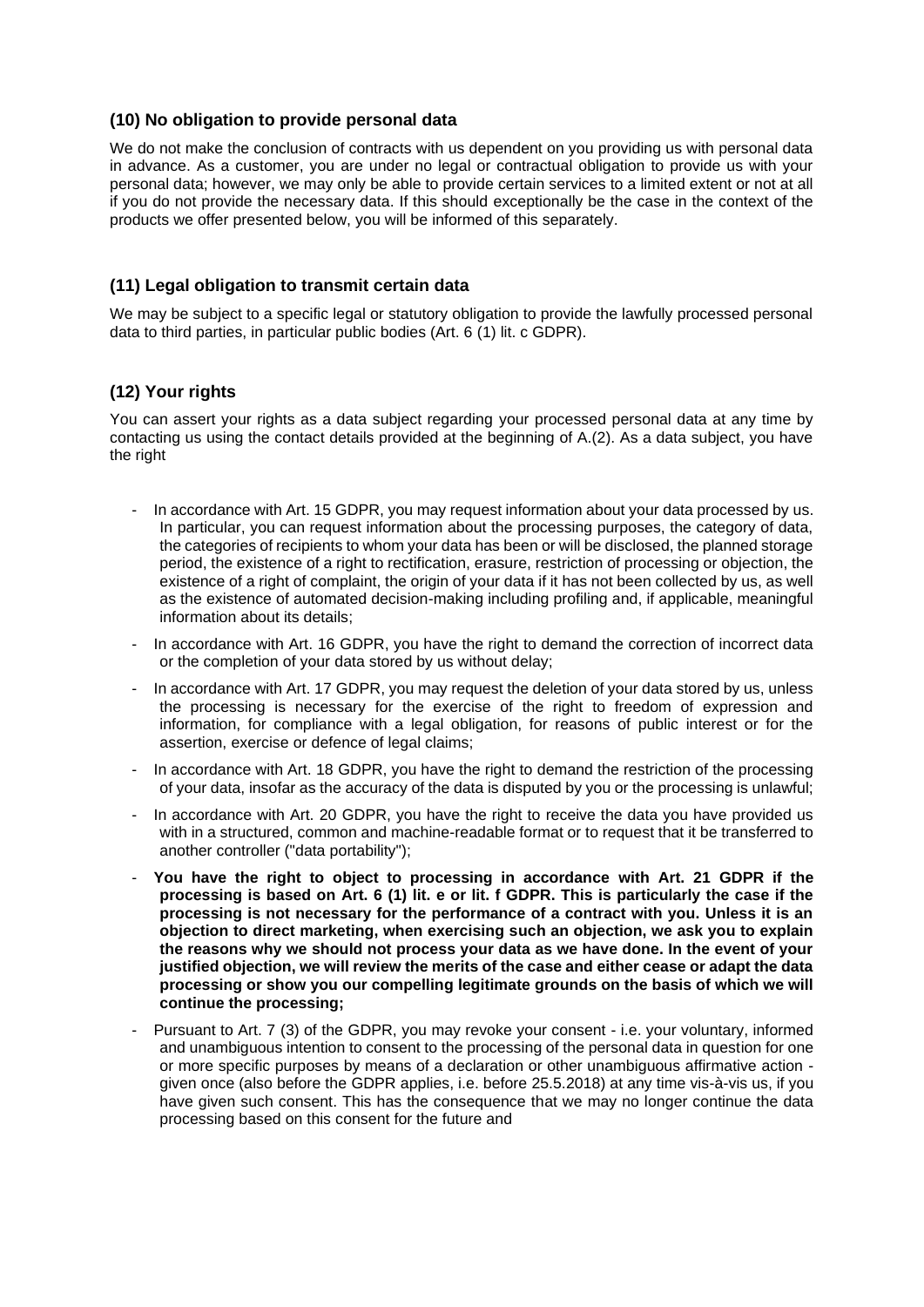In accordance with Art. 77 GDPR, you have the right to complain to a data protection supervisory authority about the processing of your personal data in our company, such as the data protection supervisory authority responsible for us:

Berlin Commissioner for Data Protection and Freedom of Information Friedrichstr. 219 10969 Berlin, Germany Tel.: +49 30 13889 0 Fax: +49 30 2155050 [mailbox@datenschutz-berlin.de](mailto:mailbox@datenschutz-berlin.de)

# **(13) Changes to the data protection notice**

In the context of the further development of data protection law as well as technological or organisational changes, our data protection information is regularly checked for the need to adapt or supplement it. You will be informed of any changes in particular on our German website at [address of the company's website]. This data protection notice is current as of 27.10.2021.

## **B. Visiting websites**

## **(1) Explanation of the function**

Information about our company and the services offered by us within the framework of the congress can be obtained in particular at<https://congress.worldseed.org/> together with the associated sub-pages as well as the website of our company (hereinafter collectively: "websites"). When you visit these websites, your personal data may be processed.

# **(2) Personal data processed**

During the informative use of the websites, the following categories of personal data are collected, stored and processed by us:

"Log data": When you visit our websites, a so-called log data record (so-called server log files) is stored temporarily and anonymously on our web server. This consists of:

- the page from which the page was requested (so-called referrer URL).
- the name and URL of the requested page
- the date and time of the call
- the description of the type, language and version of the web browser used.
- the IP address of the requesting computer, which is shortened in such a way that a personal reference can no longer be established
- the amount of data transferred
- the operating system
- the message whether the call was successful (access status/http status code).
- the GMT time zone difference.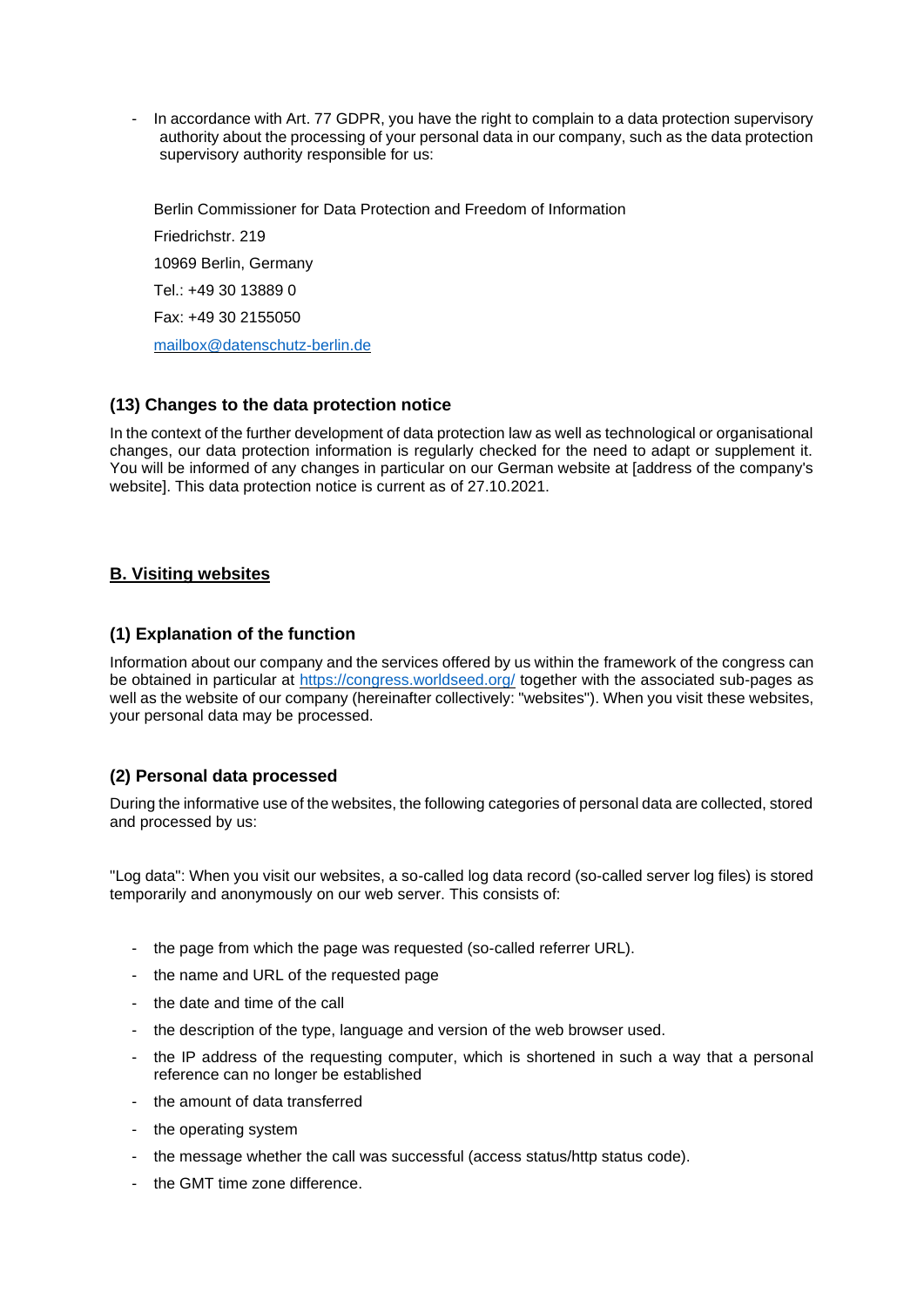"Participant data": In order to participate in the event, you must register via the registration form. In doing so, the submitted data will be processed (e.g. gender, surname and first name, title, nationality, address, institution/company, e-mail address, field of research or activity, payment data such as account or credit card details). If you participate in the event as a speaker or scholarship holder, additional data will be processed (e.g. data on your status as an author, memberships in scientific associations, publication data).

"Accommodation data": If you enquire about or book accommodation via our websites, the data transmitted in the process will be processed (e.g. surname and first name, title, e-mail address, billing address, billing data such as account or credit card data).

"Billing data": If you order or make use of chargeable services from us, the data transmitted in the process will be processed (billing data such as account or credit card data).

"Contact details": If you use the e-mail addresses provided to contact us, the data transmitted will be processed (at least the e-mail address and the time of transmission, in addition, depending on the information provided, for example, surname and first name, address, institution/company).

"Lead capture data": If you attend or visit events hosted by industry and/or sponsoring partners, machine-readable personal data may be collected on the attendee badge by scanning it upon entry to industry events (e.g. surname, first name, title, corporate body, contact details).

## **(3) Purpose and legal basis of the data processing**

We process the personal data described in more detail above in accordance with the provisions of the GDPR, the other relevant data protection regulations and only to the extent necessary. Insofar as the processing of personal data is based on Art. 6 (1) lit. f GDPR, the aforementioned purposes also represent our legitimate interests.

The processing of the log data serves statistical purposes and the improvement of the quality of our website, in particular the stability and security of the connection (legal basis is Art. 6 (1) lit. f GDPR).

Participant data is processed for the purpose of fulfilling the contract concluded upon registration for participation in the event (legal basis is Art. 6 (1) lit. b GDPR). Any processing of special categories of personal data will only take place within the narrow limits of Art. 9 GDPR (e.g. health data, biometric data, origin data). Participant data will only be processed for advertising and marketing purposes if you have consented to the processing or the processing is necessary to protect our legitimate (in particular legal or economic) interests, unless your conflicting interests or rights prevail (legal basis is Art. 6 (1) lit. a or lit. f GDPR).

The processing of accommodation data is carried out in preparation and for the fulfilment of the accommodation contract (legal basis is Art. 6 (1) lit. b or lit. f GDPR).

The processing of billing data takes place within the framework of the billing of services ordered or used for a fee (legal basis is Art. 6 (1) lit. b GDPR).

Contact data is processed for the purpose of handling contact and customer enquiries (legal basis is Art. 6 (1) lit. b or lit. f GDPR).

Lead capture data may be processed within the scope of the lead capture programme, whereas industry and/or sponsoring partners gain access to certain contact related personal data of attendees visiting or attending their congress events (legal basis is Art. 6 (1) lit. a GDPR).

# **(4) Duration of the data processing**

Your data will only be processed for as long as is necessary to achieve the above-mentioned processing purposes; the legal bases stated under the processing purposes apply accordingly. With regard to the use and storage duration of cookies, please note point A.(5) as well as the Cookie Policy under section C.

Third parties engaged by us will store your data on their system for as long as is necessary in connection with the provision of the services for us in accordance with the respective order.

For more details on the storage period, please refer to A.(5) and the Cookie Policy in section C.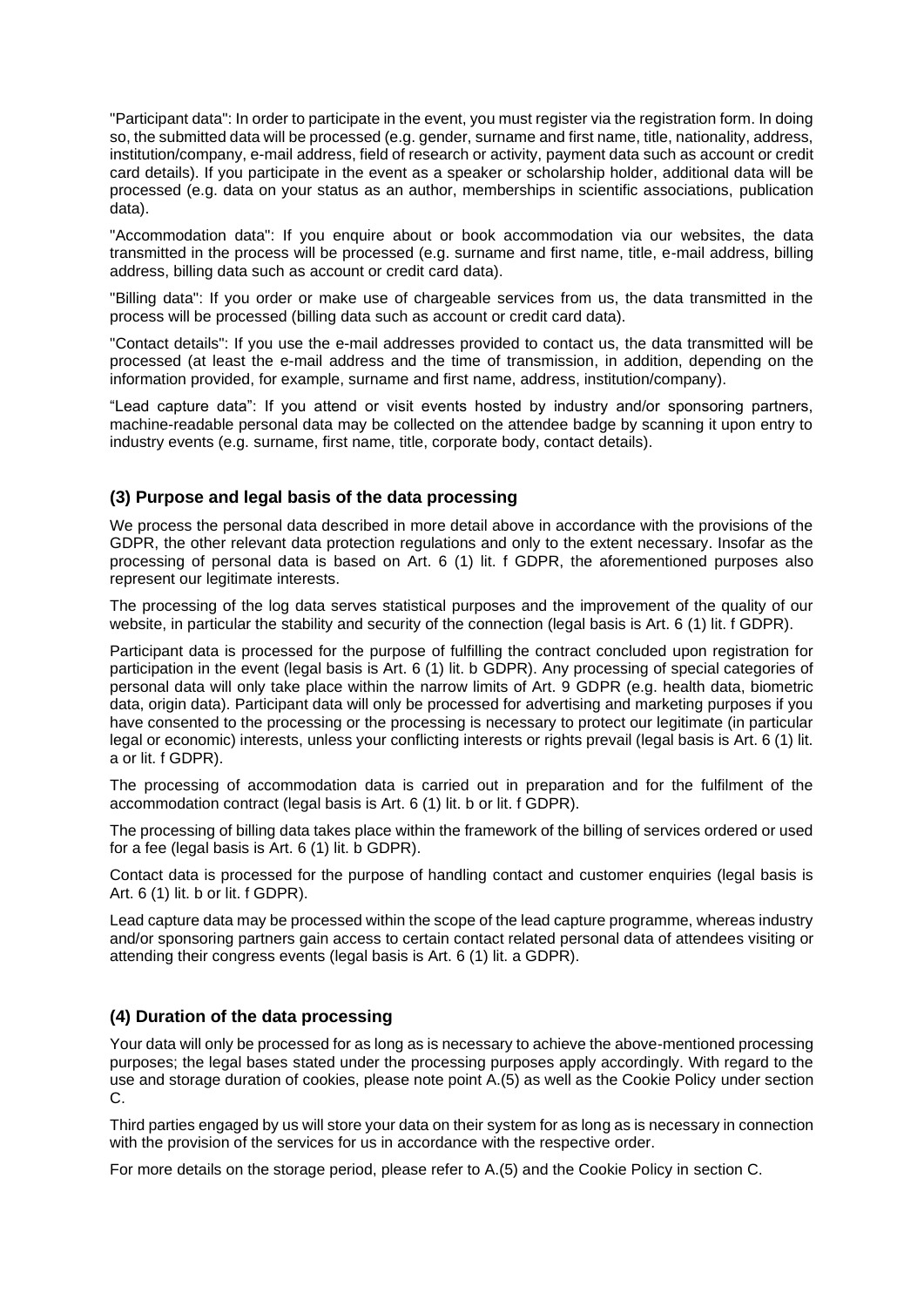# **(5) Transfer of personal data to third parties; justification basis**

The following categories of recipients, which are usually processors (see A.(7)), may have access to your personal data:

- The data is transferred to a third-party service provider for the operation of our website and the processing of the data stored or transmitted by the systems (e.g. for data processing centre services, payment processing, IT security). The legal basis for the transfer is then Art. 6 (1) lit. b or lit. f GDPR, insofar as it does not involve order processors;
- Government agencies/authorities, insofar as this is necessary for the fulfilment of a legal obligation. The legal basis for the transfer is then Art. 6 (1) lit. c GDPR;
- Persons appointed to carry out our business operations (e.g. auditors, banks, insurance companies, legal advisors, supervisory authorities, parties involved in company acquisitions or the establishment of joint ventures). The legal basis for the disclosure is then Art. 6 (1) lit. b or lit. f GDPR.
- Service providers for the organisation and implementation of the event and the processing of the transmitted data required for this purpose (e.g. operators of the event venue, logistics and security companies, technical service providers, accommodation and transport companies, catering). The legal basis for the transfer is Art. 6 (1) lit. b or lit. f GDPR, insofar as it does not involve order processors.
- Industry and/or sponsoring partners as part of a lead capture programme, whereby machinereadable personal data may be collected on the attendee badge by scanning it upon entry to industry events (e.g. surname, first name, title, corporate body, contact details). Onward transmission will only take place on the basis of your consent pursuant to Art. 6 (1) lit. a GDPR (sec. B.(5)).

For the guarantees of an adequate level of data protection in the event of a transfer of the data to third countries, see A.(8).

Furthermore, we will only pass on your personal data to third parties if you have given your express consent to do so in accordance with Art. 6 (1) lit. a GDPR.

### **(6) Use of cookies, plugins and other services on our website**

### **a) Cookie**

We use cookies on our websites. Cookies are small text files that are assigned to the browser you are using and stored on your hard drive by means of a characteristic string of characters and through which certain information flows to the body that sets the cookie. Cookies cannot execute programmes or transfer viruses to your computer and therefore cannot cause any damage. They serve to make the internet offer as a whole more user-friendly and effective, i.e. more pleasant for you.

Cookies can contain data that make it possible to recognise the device used. In some cases, however, cookies only contain information on certain settings that are not personally identifiable. However, cookies cannot directly identify a user.

A distinction is made between session cookies, which are deleted as soon as you close your browser, and permanent cookies, which are stored beyond the individual session. With regard to their function, a distinction is made between cookies:

- Technical cookies: these are mandatory to move around the website, use basic functions and ensure the security of the website; they do not collect information about you for marketing purposes nor do they store which web pages you have visited;
- Performance cookies: these collect information about how you use our website, which pages you visit and, for example, whether errors occur during website use; they do not collect information that could identify you - all information collected is anonymous and is only used to improve our website and find out what interests our users;